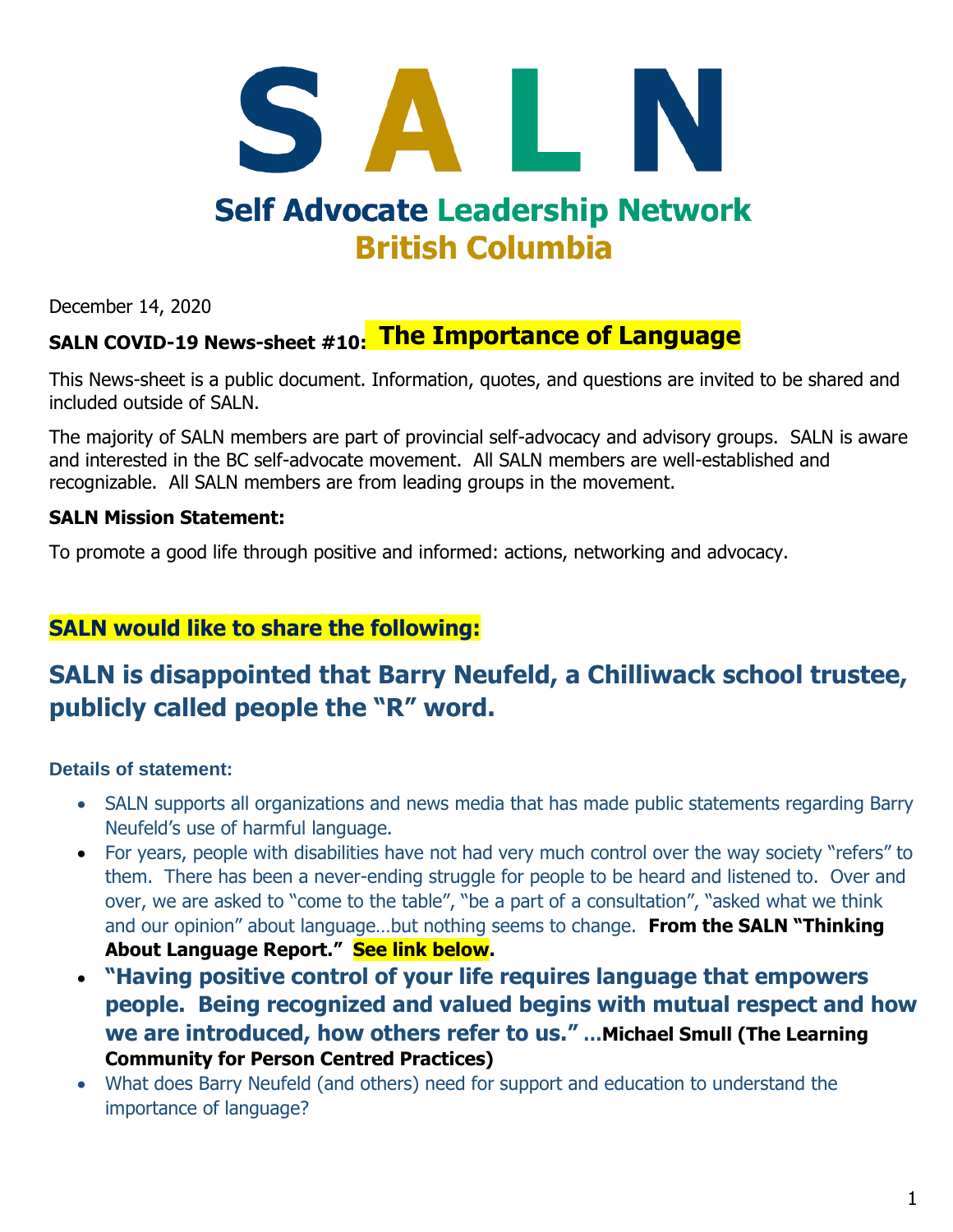## SALN **Self Advocate Leadership Network British Columbia**

## **SALN Comments:**

- $\triangleright$  I feel very sad that he used that word.
- $\triangleright$  I feel pissed off that someone in an authority position would use that type of language as a school trustee where it is a privilege – because you got voted in. This is discriminating against children and adults who have disabilities – it makes us feel like we are secondary citizens, less than other people…it is hurtful.
- $\triangleright$  He is supposed to be a role model a leader for his people. And he is doing this?
- ➢ He lives in a sad world or something…we should be coming together instead of dividing everyone up.
- $\triangleright$  I feel sad and disgusted. Someone who should be advocating for children has used such demeaning words and it shows inappropriate behaviour for someone who has been voted in by the constituents who live in Chilliwack.
- $\triangleright$  If a leader is saying stuff like that what does it show for the rest of the school board, the teachers – is makes everyone look bad.
- $\triangleright$  I drop my kid off at school to be in a safe place and this kind of language does not create a safe space.
- $\triangleright$  I find the word is an insult it's offensive it excludes people. It really makes me ill that a school trustee would use this word. One would hope that in the year 2020, that trustees would be focused when they speak on the strengths of people in the system and in all society.